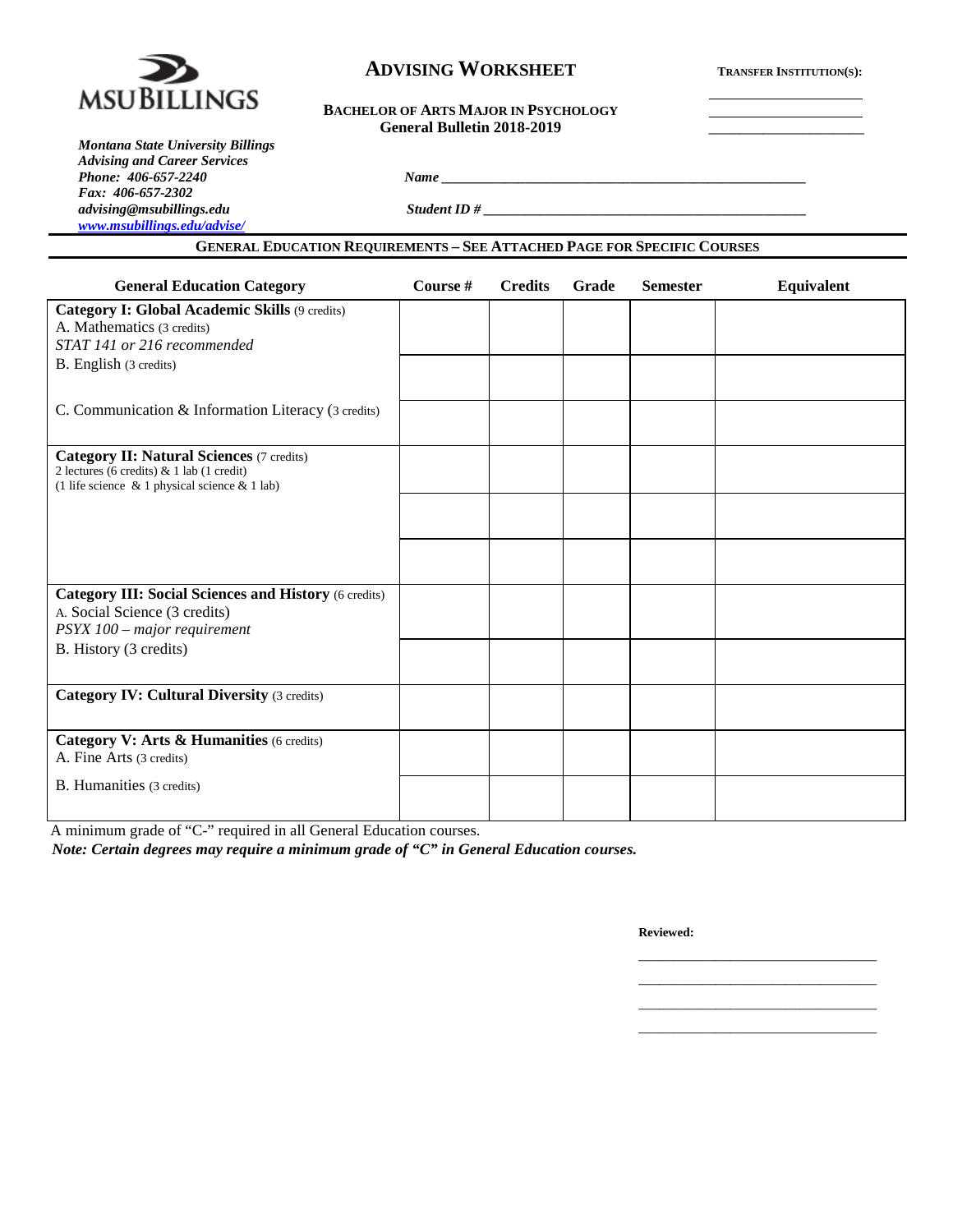# **GENERAL EDUCATION REQUIREMENTS**

|             |                                              | <b>CATEGORY I: GLOBAL ACADEMIC SKILLS</b>                          | 9 credits                |  |  |  |
|-------------|----------------------------------------------|--------------------------------------------------------------------|--------------------------|--|--|--|
|             |                                              | Students are required to take one course from each subcategory     |                          |  |  |  |
|             |                                              | <b>Subcategory A - Mathematics</b>                                 | 3 credits                |  |  |  |
| М           | 105                                          | <b>Contemporary Mathematics</b>                                    | 3                        |  |  |  |
| М           | 114                                          | <b>Extended Technical Mathematics</b>                              | 3                        |  |  |  |
| М           | 121                                          | College Algebra                                                    | 3                        |  |  |  |
| М           | 122                                          | College Trigonometry                                               | 3<br>3                   |  |  |  |
| M           | Mathematics for Elementary Teachers I<br>130 |                                                                    |                          |  |  |  |
| М           | 140                                          | College Math for Healthcare                                        | 3                        |  |  |  |
| М           | 143                                          | <b>Finite Mathematics</b>                                          | $\overline{4}$           |  |  |  |
| М           | 161                                          | <b>Survey of Calculus</b>                                          | 3                        |  |  |  |
| М           | 171                                          | Calculus I                                                         | $\overline{4}$           |  |  |  |
| <b>STAT</b> | 141                                          | <b>Introduction to Statistical Concepts</b>                        | 3                        |  |  |  |
| <b>STAT</b> | 216                                          | <b>Introduction to Statistics</b>                                  | $\overline{\mathcal{L}}$ |  |  |  |
|             |                                              |                                                                    |                          |  |  |  |
|             |                                              | <b>Subcategory B - English</b>                                     | 3 credits                |  |  |  |
| WRIT        | 101                                          | College Writing I                                                  | 3                        |  |  |  |
| WRIT        | 121                                          | Introduction to Technical Writing                                  | 3                        |  |  |  |
| WRIT        | 122                                          | <b>Introduction to Business Writing</b>                            | 3                        |  |  |  |
| WRIT        | 201                                          | College Writing II                                                 | 3                        |  |  |  |
| WRIT        | 220                                          | Business & Professional Writing                                    | 3                        |  |  |  |
| <b>WRIT</b> | 221                                          | Intermediate Technical Writing                                     | $\mathcal{R}$            |  |  |  |
|             |                                              | Subcategory C- Communication & Information Literacy 3 credits      |                          |  |  |  |
| <b>BMIS</b> | 150                                          | Computer Literacy                                                  | 3                        |  |  |  |
| COMX        | 111                                          | Introduction to Public Speaking                                    | 3                        |  |  |  |
| <b>COMX</b> | 115                                          | Introduction to Interpersonal Communication 3                      |                          |  |  |  |
| LSCI        | 125                                          | Research in the Information Age                                    | 3                        |  |  |  |
|             |                                              |                                                                    |                          |  |  |  |
|             |                                              | <b>CATEGORY II: NATURAL SCIENCES</b><br>6 cr. lecture & 1 cr. lab  |                          |  |  |  |
|             |                                              | Students are required to take one course from each subcategory and |                          |  |  |  |
|             |                                              | at least one corresponding lab or Integrated Sciences              |                          |  |  |  |
|             |                                              | <b>Subcategory A - Life Sciences</b>                               | 3-4 credits              |  |  |  |
| <b>BIOB</b> | 101                                          | Discover Biology                                                   | 3                        |  |  |  |
| <b>BIOB</b> | 102                                          | Discover Biology Lab                                               | 1                        |  |  |  |
| <b>BIOB</b> | 121                                          | Fundamentals of Biology for Allied Health                          | 3                        |  |  |  |
| <b>BIOB</b> | 122                                          | Fund of Biology: Evolution, Ecology, and                           |                          |  |  |  |
|             |                                              | <b>Biodiversity</b>                                                | 3                        |  |  |  |

|             | <b>Subcategory B – Physical Sciences</b><br>3-4 credits |                                             |   |  |  |  |  |  |
|-------------|---------------------------------------------------------|---------------------------------------------|---|--|--|--|--|--|
| ASTR        | 110                                                     | Introduction to Astronomy                   | 3 |  |  |  |  |  |
| <b>ASTR</b> | 111                                                     | Introduction to Astronomy Lab               |   |  |  |  |  |  |
| <b>CHMY</b> | 121                                                     | Introduction to General Chemistry           | 3 |  |  |  |  |  |
| <b>CHMY</b> | 122                                                     | Introduction to General Chemistry Lab       |   |  |  |  |  |  |
| <b>CHMY</b> | 141                                                     | College Chemistry I                         | 3 |  |  |  |  |  |
| <b>CHMY</b> | 142                                                     | College Chemistry Laboratory I              |   |  |  |  |  |  |
| GEO         | 101                                                     | <b>Introduction to Physical Geology</b>     | 3 |  |  |  |  |  |
| GEO         | 102                                                     | Introduction to Physical Geology Laboratory | 1 |  |  |  |  |  |
| <b>GPHY</b> | 111                                                     | Introduction to Physical Geography          | 3 |  |  |  |  |  |
| <b>GPHY</b> | 112                                                     | Introduction to Physical Geography Lab      |   |  |  |  |  |  |
| PHSX        | 103                                                     | Our Physical World                          | 3 |  |  |  |  |  |
| <b>PHSX</b> | 104                                                     | Our Physical World Lab                      |   |  |  |  |  |  |
| PHSX        | 205                                                     | College Physics I                           | 3 |  |  |  |  |  |
| PHSX        | 206                                                     | <b>College Physics I Lab</b>                | 1 |  |  |  |  |  |
| <b>PHSX</b> | 105                                                     | Fundamentals of Physical Science            | 3 |  |  |  |  |  |
| PHSX        | 106                                                     | Fundamentals of Physical Science Lab        | 1 |  |  |  |  |  |
|             |                                                         |                                             |   |  |  |  |  |  |

BIOB 123 Fund of Biology: The Nature of Nutrition 3 BIOB 160 Principles of Living Systems 3 BIOB 161 Principles of Living Systems Lab 1

| <b>Integrated Sciences</b> |  |
|----------------------------|--|
|----------------------------|--|

| SCIN 101, 102, 103, 104 Integrated Sciences | 3, 1, 3, 1 |
|---------------------------------------------|------------|
|---------------------------------------------|------------|

|                                |                                                                | CATEGORY III: SOCIAL SCIENCES AND HISTORY | <b>6 CREDITS</b> |  |  |  |
|--------------------------------|----------------------------------------------------------------|-------------------------------------------|------------------|--|--|--|
|                                | Students are required to take one course from each subcategory |                                           |                  |  |  |  |
|                                |                                                                | <b>Subcategory A - Social Sciences</b>    | 3 credits        |  |  |  |
| ANTY                           | 217                                                            | Physical Anthropology & Archeology        | 3                |  |  |  |
| <b>BGEN</b>                    | 105                                                            | Introduction to Business                  | 3                |  |  |  |
| COMX                           | 106                                                            | Communicating in a Dynamic Workplace      | 3                |  |  |  |
| <b>ECNS</b>                    | 201                                                            | Principles of Microeconomics              | 3                |  |  |  |
| <b>ECNS</b>                    | 202                                                            | Principles of Macroeconomics              | 3                |  |  |  |
| <b>EDU</b>                     | 105                                                            | <b>Education and Democracy</b>            | 3                |  |  |  |
| <b>GPHY</b>                    | 141                                                            | Geography of World Regions                | 3                |  |  |  |
| <b>HTH</b>                     | 110                                                            | Personal Health and Wellness              | 3                |  |  |  |
| <b>PSCI</b>                    | 3<br>210<br>Introduction to American Government                |                                           |                  |  |  |  |
| <b>PSCI</b>                    | 220                                                            | Introduction to Comparative Government    | 3                |  |  |  |
| <b>PSYX</b>                    | 100                                                            | Introduction to Psychology                | 3                |  |  |  |
| <b>PSYX</b>                    | 231                                                            | Human Relations                           | 3                |  |  |  |
| <b>SOCI</b>                    | 101                                                            | Introduction to Sociology                 | 3                |  |  |  |
| SOCI                           | 201                                                            | Social Problems                           | $\mathcal{R}$    |  |  |  |
|                                |                                                                |                                           |                  |  |  |  |
| <b>Subcategory B - History</b> |                                                                |                                           | 3 credits        |  |  |  |
| <b>HSTA</b>                    | 101                                                            | American History I                        | 3                |  |  |  |
| HSTA                           | 102                                                            | American History II                       | 3                |  |  |  |
| <b>HSTR</b>                    | 101                                                            | <b>Western Civilization I</b>             | 3                |  |  |  |
| <b>HSTR</b>                    | 102                                                            | <b>Western Civilization II</b>            | 3                |  |  |  |
| HSTR                           | 103                                                            | Honors Western Civilization I             | 3                |  |  |  |
| <b>HSTR</b>                    | 104                                                            | Honors Western Civilization II            | $\overline{3}$   |  |  |  |
| <b>PSCI</b>                    | 230                                                            | Introduction to International Relations   | 3                |  |  |  |
|                                |                                                                |                                           |                  |  |  |  |

|               |     | <b>CATEGORY IV: CULTURAL DIVERSITY</b>      | 3 credits |   |
|---------------|-----|---------------------------------------------|-----------|---|
| A&SC/WGSS 274 |     | Women, Culture, and Society                 |           | 3 |
| <b>ANTY</b>   | 220 | Culture and Society                         |           | 3 |
| <b>ARTH</b>   | 160 | Global Visual Culture                       |           | 3 |
| <b>COMX</b>   | 212 | Introduction to Intercultural Communication |           | 3 |
| <b>GPHY</b>   | 121 | Human Geography                             |           | 3 |
| HTH           | 270 | Global Health Issues                        |           | 3 |
| LIT           | 230 | World Literature Survey                     |           | 3 |
| <b>MUSI</b>   | 207 | World Music                                 |           | 3 |
| <b>NASX</b>   | 105 | Introduction to Native American Studies     |           | 3 |
| <b>NASX</b>   | 205 | Native Americans in Contemporary Society    |           | 3 |
| PHL.          | 271 | Philosophy & Religion of India              |           | 3 |
| PHL.          | 272 | Philosophy & Religion of China/Tibet/Japan  |           | 3 |
| <b>REHA</b>   | 201 | Introduction to Diversity in Counseling     |           | 3 |
| <b>RLST</b>   | 170 | The Religious Quest                         |           | 3 |
| <b>SPNS</b>   | 150 | The Hispanic Tradition                      |           | 3 |
|               |     |                                             |           |   |

|             |                                                                | <b>CATEGORY V: ARTS &amp; HUMANITIES</b> | 6 credits                                  |  |  |  |  |
|-------------|----------------------------------------------------------------|------------------------------------------|--------------------------------------------|--|--|--|--|
|             | Students are required to take one course from each subcategory |                                          |                                            |  |  |  |  |
|             |                                                                | Subcategory $A$ – Fine Arts              | 3 credits                                  |  |  |  |  |
| ARTZ        | 101                                                            | Art Fundamentals                         | 3                                          |  |  |  |  |
| ARTZ        | 105                                                            | Visual Language-Drawing                  | 3                                          |  |  |  |  |
| <b>ARTZ</b> | 131                                                            | Ceramics for Non-majors                  | $33333$<br>$333$                           |  |  |  |  |
| CRWR        | 240                                                            | <b>Intro Creative Writing Workshop</b>   |                                            |  |  |  |  |
| FILM        | 160                                                            | Introduction to World Cinema             |                                            |  |  |  |  |
| LIT.        | 270                                                            | Film & Literature                        |                                            |  |  |  |  |
| MART        | 260                                                            | Computer Presentation and Animation      |                                            |  |  |  |  |
| <b>MUSI</b> | 101                                                            | <b>Enjoyment of Music</b>                |                                            |  |  |  |  |
| MUSI        | 114                                                            | Band: MSUB Symphonic                     | $\mathbf{1}$                               |  |  |  |  |
| MUSI        | 131                                                            | Jazz Ensemble I: MSUB                    | 1                                          |  |  |  |  |
| MUSI        | 147                                                            | Choral Ensemble: University Chorus       | 1                                          |  |  |  |  |
| <b>PHOT</b> | 154                                                            | <b>Exploring Digital Photography</b>     |                                            |  |  |  |  |
| THTR        | 101                                                            | Introduction to Theatre                  | $\frac{3}{3}$                              |  |  |  |  |
| THTR        | 120                                                            | Introduction to Acting I                 | $\overline{\mathcal{E}}$                   |  |  |  |  |
|             |                                                                | <b>Subcategory B - Humanities</b>        | 3 credits                                  |  |  |  |  |
| <b>ARTH</b> | 150                                                            | Introduction to Art History              | 3                                          |  |  |  |  |
| <b>HONR</b> | 111                                                            | Perspectives and Understanding           |                                            |  |  |  |  |
| LIT         | 110                                                            | Introduction to Literature               | $\begin{array}{c} 3 \\ 3 \\ 3 \end{array}$ |  |  |  |  |
| LIT         | 240                                                            | The Bible as Literature                  |                                            |  |  |  |  |
| PHI.        | 110                                                            | Introduction to Ethics                   |                                            |  |  |  |  |
| PHI.        | 111                                                            | Philosophies of Life                     | $\begin{array}{c} 3 \\ 3 \\ 3 \end{array}$ |  |  |  |  |
| PHL         | 254                                                            | People and Politics                      |                                            |  |  |  |  |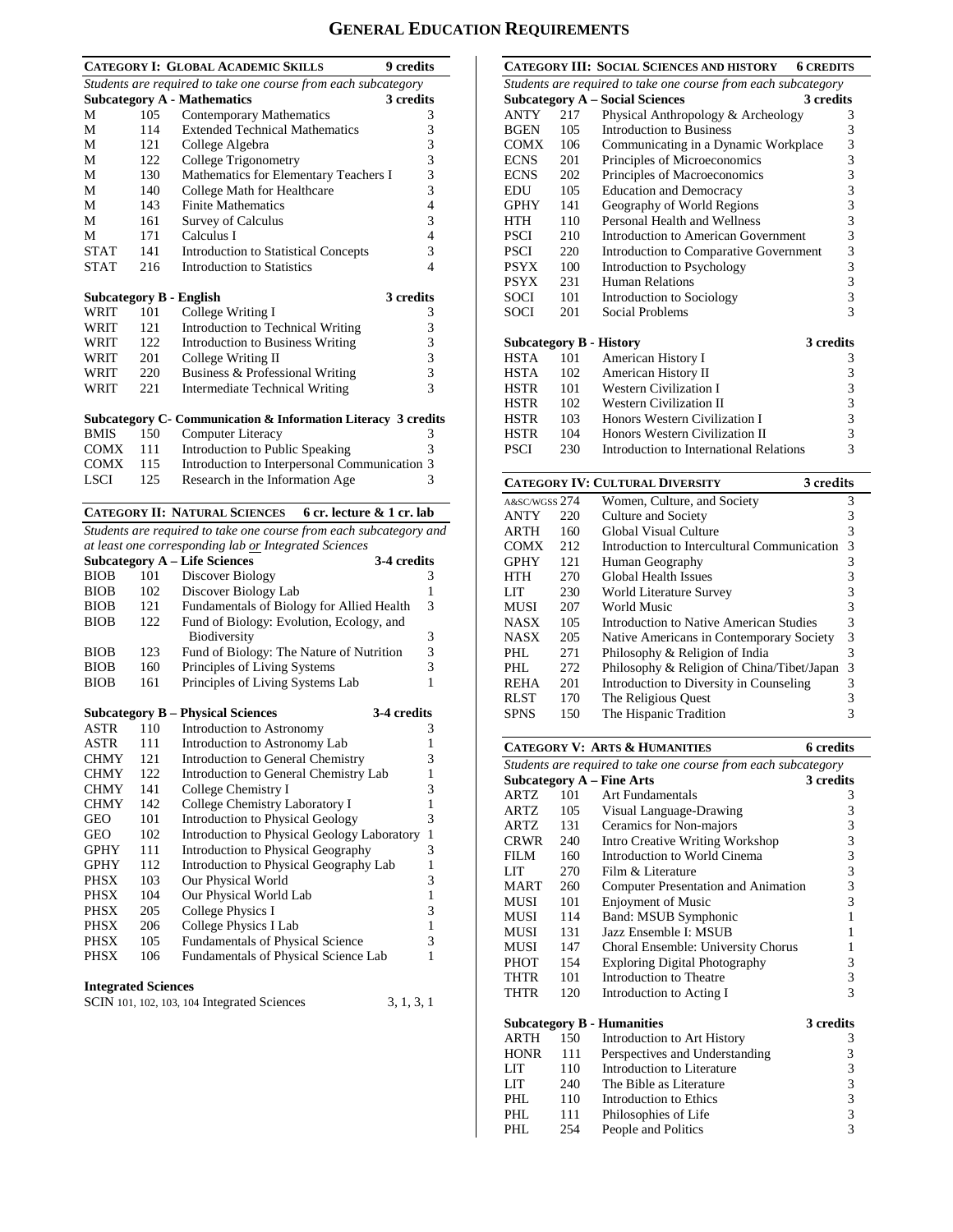|             |         | Course                                                                                                            | <b>Credits</b> | Grade | <b>Semester</b> | Equivalent |
|-------------|---------|-------------------------------------------------------------------------------------------------------------------|----------------|-------|-----------------|------------|
|             |         | Required Courses - A grade of "C" or higher is mandatory in all psychology courses satisfying major requirements. |                |       |                 |            |
| *PSYX       | 100     | Introduction to Psychology                                                                                        | 3              |       |                 |            |
| <b>PSYX</b> | 222     | <b>Psychological Statistics</b>                                                                                   | 3              |       |                 |            |
| <b>PSYX</b> | 223     | Research Design and Analysis I                                                                                    | 3              |       |                 |            |
| <b>PSYX</b> | 224     | Research Design and Analysis I Lab                                                                                |                |       |                 |            |
| <b>PSYX</b> | 400     | History & Systems in Psychology                                                                                   | 3              |       |                 |            |
| <b>PSYX</b> | 499     | <b>Senior Thesis</b>                                                                                              | 3              |       |                 |            |
|             |         | Three credits in <b>one</b> of the following courses:                                                             |                |       |                 |            |
| <b>PSYX</b> | 395     | Field Work                                                                                                        | 3              |       |                 |            |
| <b>PSYX</b> | 492     | <b>Independent Study</b>                                                                                          | 1-4            |       |                 |            |
| <b>PSYX</b> | 495     | Practicum                                                                                                         | $1-3$          |       |                 |            |
| <b>PSYX</b> | 298/498 | Cooperative Education/Internship                                                                                  | $1-8$          |       |                 |            |

## **Restricted Psychology Electives**

### *Group I: Select two courses (with labs) from this group:*

|             |     | $\sigma$ , $\sigma$ , $\sigma$ , $\sigma$ , $\sigma$ , $\sigma$ , $\sigma$ , $\sigma$ , $\sigma$ , $\sigma$ , $\sigma$ , $\sigma$ , $\sigma$ , $\sigma$ , $\sigma$ , $\sigma$ , $\sigma$ , $\sigma$ , $\sigma$ , $\sigma$ , $\sigma$ , $\sigma$ , $\sigma$ , $\sigma$ , $\sigma$ , $\sigma$ , $\sigma$ , $\sigma$ , $\sigma$ , $\sigma$ , $\sigma$ , $\sigma$ |   |  |
|-------------|-----|---------------------------------------------------------------------------------------------------------------------------------------------------------------------------------------------------------------------------------------------------------------------------------------------------------------------------------------------------------------|---|--|
| <b>PSYX</b> | 320 | <b>Research Methods III</b>                                                                                                                                                                                                                                                                                                                                   | 3 |  |
| and         |     |                                                                                                                                                                                                                                                                                                                                                               |   |  |
| <b>PSYX</b> | 321 | Research Methods III Lab                                                                                                                                                                                                                                                                                                                                      |   |  |
| <b>PSYX</b> | 350 | Physiological Psychology                                                                                                                                                                                                                                                                                                                                      | 3 |  |
| and         |     |                                                                                                                                                                                                                                                                                                                                                               |   |  |
| <b>PSYX</b> | 351 | Physiological Psychology Lab                                                                                                                                                                                                                                                                                                                                  | 1 |  |
| <b>PSYX</b> | 352 | <b>Comparative Psychology</b>                                                                                                                                                                                                                                                                                                                                 | 3 |  |
| and         |     |                                                                                                                                                                                                                                                                                                                                                               |   |  |
| <b>PSYX</b> | 353 | Comparative Psychology Lab                                                                                                                                                                                                                                                                                                                                    |   |  |
| <b>PSYX</b> | 354 | Sensation & Perception                                                                                                                                                                                                                                                                                                                                        | 3 |  |
| and         |     |                                                                                                                                                                                                                                                                                                                                                               |   |  |
| <b>PSYX</b> | 355 | Sensation & Perception Lab                                                                                                                                                                                                                                                                                                                                    |   |  |
| <b>PSYX</b> | 358 | Drugs and Behavior                                                                                                                                                                                                                                                                                                                                            | 3 |  |
| and         |     |                                                                                                                                                                                                                                                                                                                                                               |   |  |
| <b>PSYX</b> | 359 | Drugs and Behavior Lab                                                                                                                                                                                                                                                                                                                                        |   |  |
| <b>PSYX</b> | 370 | Psychology of Learning                                                                                                                                                                                                                                                                                                                                        | 3 |  |
| and         |     |                                                                                                                                                                                                                                                                                                                                                               |   |  |
| <b>PSYX</b> | 371 | Psychology of Learning Lab                                                                                                                                                                                                                                                                                                                                    |   |  |
| <b>PSYX</b> | 380 | Memory & Cognition                                                                                                                                                                                                                                                                                                                                            | 3 |  |
| and         |     |                                                                                                                                                                                                                                                                                                                                                               |   |  |
| <b>PSYX</b> | 381 | Memory & Cognition Lab                                                                                                                                                                                                                                                                                                                                        |   |  |
| <b>PSYX</b> | 480 | Cognitive Development                                                                                                                                                                                                                                                                                                                                         | 3 |  |
|             |     |                                                                                                                                                                                                                                                                                                                                                               |   |  |

### *Group 2: Select five courses from this group:*

| *PSYX       | 231  | <b>Human Relations</b>                 | 3 |  |  |
|-------------|------|----------------------------------------|---|--|--|
| <b>PSYX</b> | 330  | Child Psychology                       | 3 |  |  |
| <b>PSYX</b> | 332  | <b>Adult Psychology</b>                | 3 |  |  |
| <b>PSYX</b> | 333  | The Psychology of Aging                | 3 |  |  |
| PSYX/       | 335/ | Psychology of Gender                   | 3 |  |  |
| A&SC        | 309  |                                        |   |  |  |
| <b>PSYX</b> | 340  | Abnormal Psychology                    | 3 |  |  |
| <b>PSYX</b> | 360  | Social Psychology                      | 3 |  |  |
| <b>PSYX</b> | 378  | Introduction to Clinical Psychology    | 3 |  |  |
| <b>PSYX</b> | 382  | Forensic Psychology                    | 3 |  |  |
| <b>PSYX</b> | 385  | Psychology of Personality              | 3 |  |  |
| <b>PSYX</b> | 410  | <b>Cognitive Learning Theories</b>     | 3 |  |  |
| <b>PSYX</b> | 461  | Industrial & Organizational Psychology | 3 |  |  |
| <b>PSYX</b> | 470  | <b>Psychological Testing</b>           | 3 |  |  |

\*May satisfy General Education requirements.